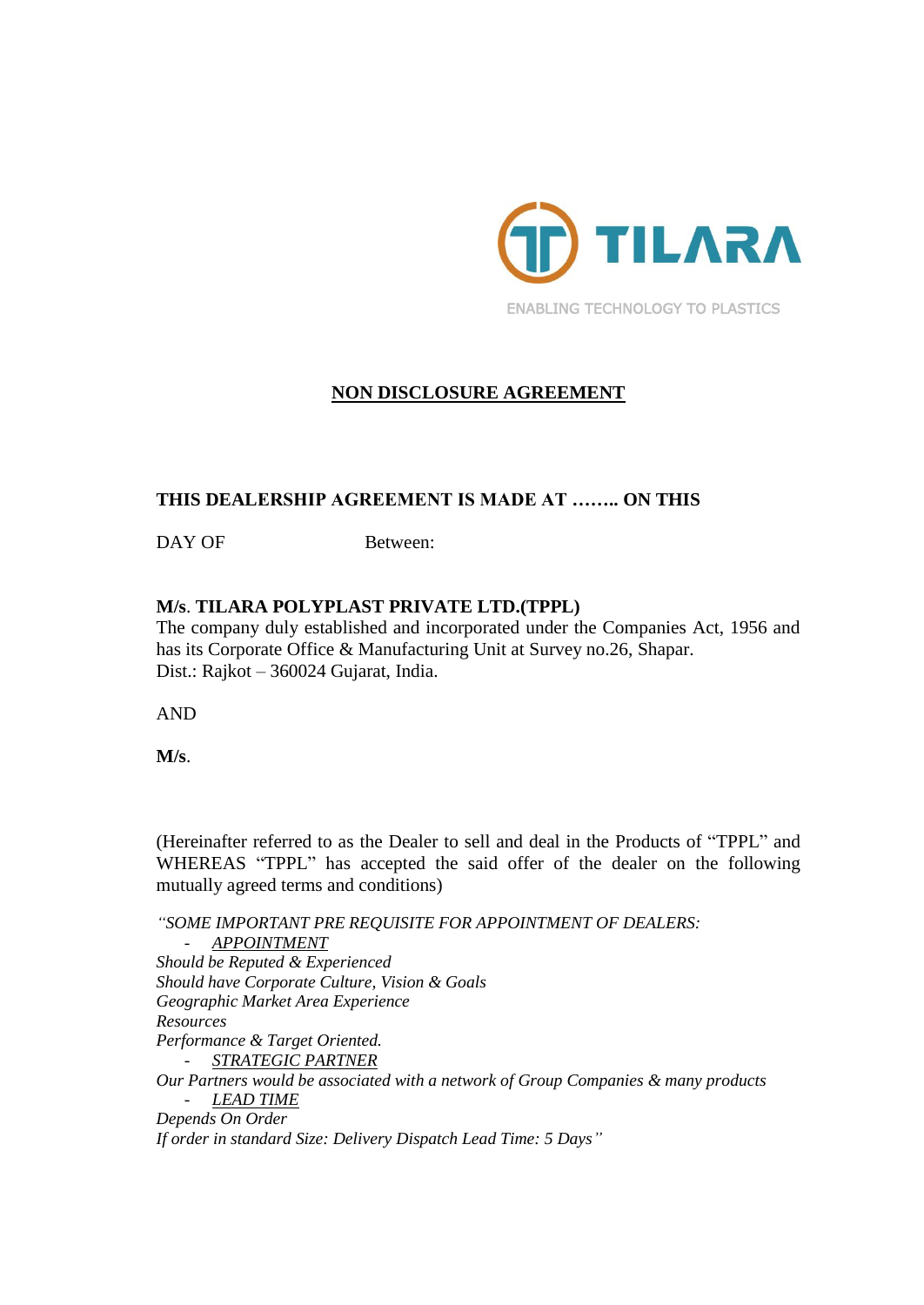NOW THEREFORE THE PARTIES HERETO AND HEREUNDER MUTUALLY AGREE AND DECLARE AS BELOW:-

- 1. "TPPL" has appointed the Dealer for **City: Area** For Sales, promotion, marketing and servicing in Tilara Polyplast Product.
- 2. This Dealer shall sell, market all type of plastic sheet manufactured by TPPL& do all such acts ,deeds, things which will generate sales , keep proper follow up of retail sale & render after sale service to the
- 3. The Dealer shall adhere the payment Terms of: Days.
- 4. Price subject to change as per market conditions.
- 5 The Dealer shall keep all the communication made with the TPPL in the form of information, technical data, know-how supplied / disclosed by TPPL shall be considered as trade secret and shall not divulge the same to any third party, without prior written permission obtained from the TPPL, in any manner, whatsoever and either directly or indirectly.

### **FRESPONSIBILITY OF THE DEALER:**

- i) To achieve minimum sales target fixed by TPPL from time to time.
- ii) To perform Genuine Sales & Marketing Activities pertaining to Sales of Tilara Products, and show case all branding activities provided by Tilara Polyplast Pvt. Ltd, as and when required – Catalog, Samples, Website Promotion etc. to its retailers
- iii) All TPPL products would be sold in **STANDARD WEIGHT** ONLY.
- iv) To adhere the payment terms set  $\&$  are mutually agreed between Buyer & seller (ABOVE)
- v) To submit documents required for accounting purpose on time to the seller. Like. C-Form, Etc.
- vi) To publicize Dealer Certificate provided by TPPL, at Dealer main Office.
- vii) To communicate with key accounts manager assigned by TPPL for all further transaction, Service, business, information, payments etc.
- viii) To continuously provide information relating to product performance, service and improvement to Key accounts manager.
- ix) To carry Good Conduct of Business